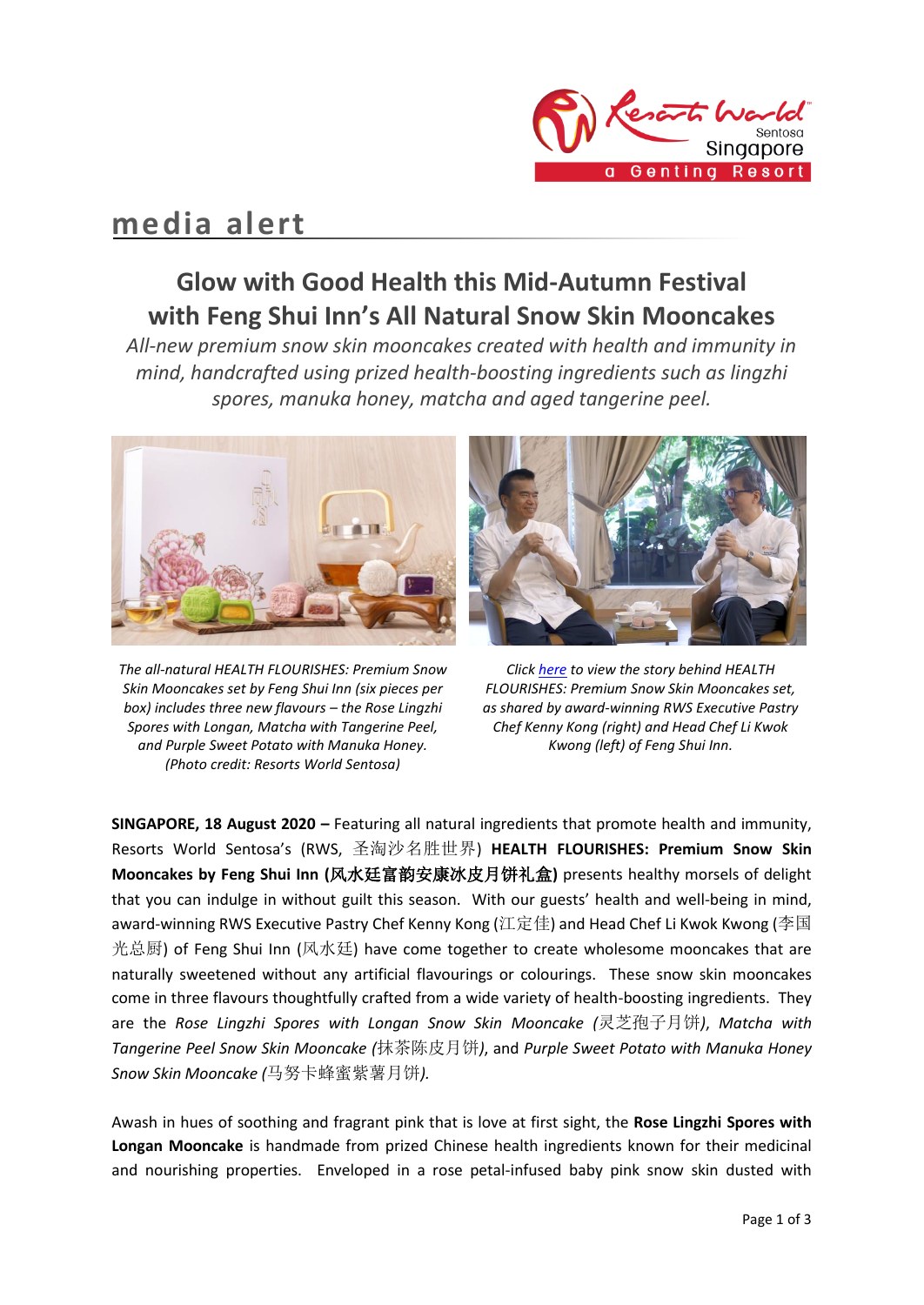raspberry powder, the Rose Lingzhi Spores Longan Mooncake incorporates lingzhi spores, known to promote longevity by regulating blood glucose levels and the immune system. Its white lotus seed paste is sweetened with natural longan honey and premium dried longan specially imported from Taiwan, conveying floral and fruity notes that perfectly complement the natural earthy taste of lingzhi spores. This immunity-boosting option further promotes cardiovascular health with its infusion of grape seed oil and roasted pine nuts, which also gives the mooncake a velvety smooth texture with a smoky crunch.

An irresistible class act in marrying the alluring grassiness of green tea and citrus sweetness of tangerine, the **Matcha with Tangerine Peel Snow Skin Mooncake** boasts a suite of ingredients that will satisfy every health-conscious gourmand. Encased in a leafy green snow skin naturally tinted by matcha powder, this mooncake offers a double-layered nutty matcha meets zesty tangerine filling, sweetened with Stevia as a guilt-free sugar substitute. The outer matcha layer wraps around a savoury tangerine cream centre, offering an interesting balance between an outer umami matcha and an inner silky tanginess. This unique flavor pairing also packs a punch of health benefits – using aged 15-year-old tangerine peel known to regulate and strengthen our digestive system, soothe the throat and dissolve phlegm, and matcha rich in antioxidants that are effective in reducing inflammation and redness of the skin.

A timely homage to the celestial beauty of the mid-autumn night, the **Purple Sweet Potato with Manuka Honey Snow Skin Mooncake** comes enveloped in an almost-glowing pure white snow skin, filled with a Japanese purple sweet potato purée that carries earthy undertones with a hint of nuttiness. This regally dark purple filling – reminiscent of the ethereal night sky – is naturally sweetened with Manuka Honey for a light floral accent, known also for its natural anti-bacterial and anti-inflammatory properties. Specially handcrafted using purple sweet potatoes imported from Japan, this nutrient-dense mooncake is rich in fibre and beta-carotene, serving as a good source of vitamin A to help maintain healthy vision and boost the immune system.

Each premium specialty mooncake set retails at S\$98 nett per box of six pieces, tucked in a pearlycream square box with gold and blush pink peony motifs. The top lid lifts to reveal lights that whimsically illuminate the mooncakes, perfect as a gift for family, loved ones, clients, and business partners to enjoy.



Besides this year's three premium specialty mooncake flavours, RWS has also curated a selection of popular traditional baked mooncakes. The **TIMELESS TRADITIONS: Baked Mooncakes set (**名胜经典中秋礼盒**)** includes healthier low-sugar alternatives of *Macadamia Nut* (夏威 夷坚果月饼(低糖)) and *Double Yolk* (双黄月饼(低糖)), *Pandan with Yam Coconut* (香兰山芋椰香月饼) for a Southeast Asian twist, and *Baked Egg Custard with Melon Seeds* ( 焗 蛋 挞 瓜 子 月 饼 ) that offers a refreshing

departure from customary fillings. The set is available at S\$68 nett for a box of four pieces.